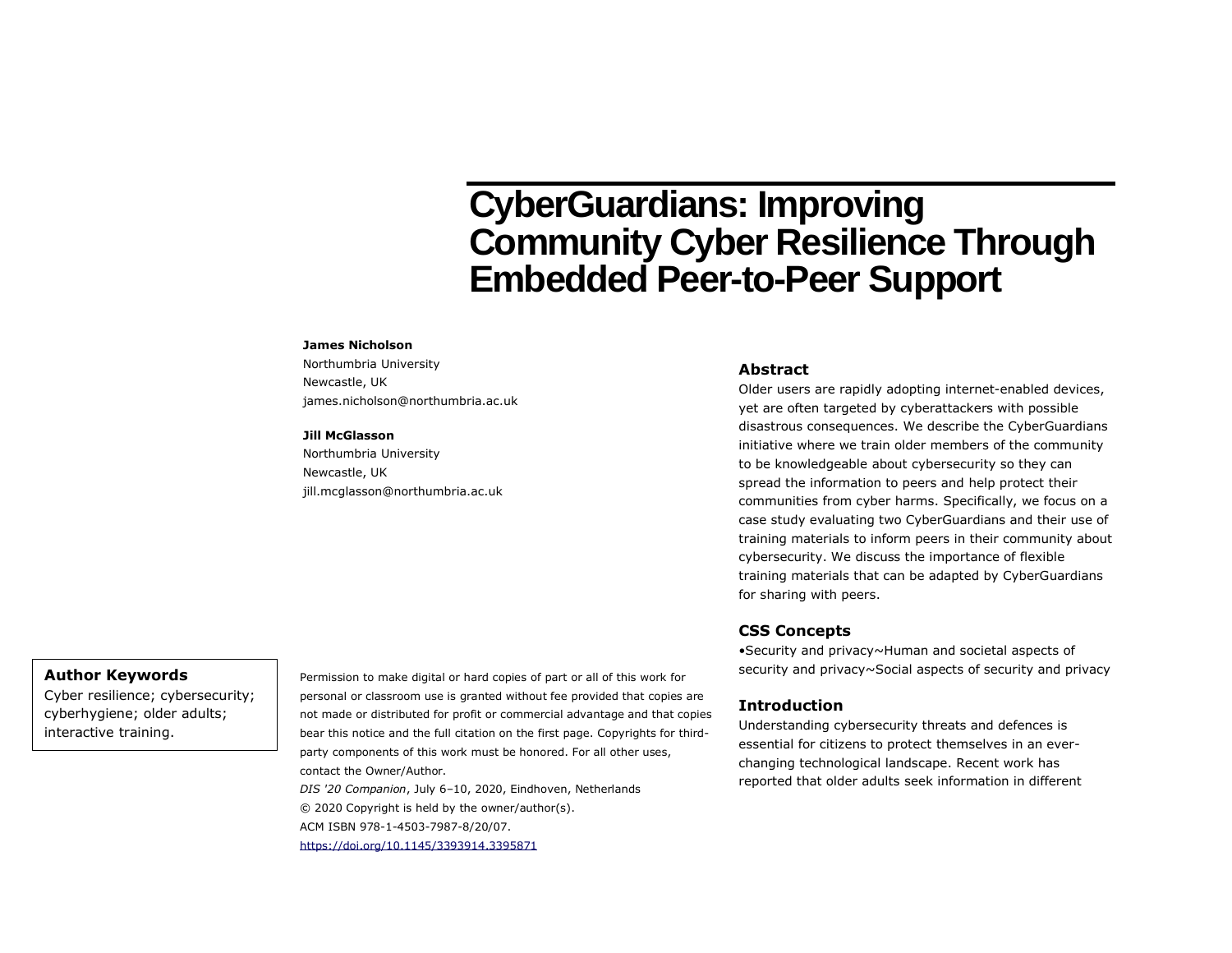# **Training Content & Demos**

*Session 1: Password Management*

- Demo: password guessing software
- Demo: popular passwords
- Demo: Password manager
- Demo: Two-Factor Authentication

## *Session 2: Scams*

- Video: Call scams
- Video: Mind Readers & Social Media
- Demo: Scam step-by-step
- Demo: Vigilance on Mobile Devices
- Activity: Reading URLs
- Demo: Phishing Website Construction
- Activity: Phishing Quiz
- Demo: Reverse Searching

*Session 3: Protective Software*

- Video: Unsecured WiFi
- Activity: Software Updates
- Video: Ransomware

Figure 1: Training sessions and interactive activities to engage CyberGuardians.

ways to younger users [8]. Specifically, the availability of the source seems to be most important to older users whereas younger users will prioritise expertise [9].

Older users typically struggle to understand the everchanging landscape of cybersecurity threats and defences and are often targeted by attackers [1–3], resulting in them losing more money than the general population when scammed [1,10]. They generally have more investments and savings but, unlike younger users, will find it more difficult to replace any stolen savings as they may no longer work and are therefore financially dependent on their pensions and savings. This, in turn, can lead to scams having a more detrimental impact on their health and wellbeing [2].

As governments (e.g. UK, US and Singapore) follow a digitisation programme for key services and rural banks/post offices close, older people are having to manage their finances on-line which provides fraudsters with more opportunities to scam this age group. Yet policymakers in the UK have yet to catch up with the problems facing older users (e.g. 65 years and older) despite acknowledging the fact that the UK has a rapidly ageing population which could account for approximately 25% by 2028 [4].

This paper describes an initiative which aims to support older users in becoming knowledgeable about cybersecurity – or *CyberGuardians*. The goal is for our CyberGuardians to promote good cybersecurity behaviours within their local communities with the aim of helping protect peers from cyberattacks through simple guidance, while also serving as an approachable and available source of information for all cybersecurity-related queries.

This paper describes the CyberGuardians process with a focus on the role that training materials play on the confidence and follow-on actions of the participants.

# **Method: Training the CyberGuardians**

The content and structure of the training workshops were discussed thoroughly with our non-academic partners and with the CyberGuardians themselves during a workshop prior to commencing the training sessions. The training focused on three main cybersecurity areas [6]: password management, scam detection and protective software (see Figure 1). The training material was user-friendly in terms of not being technical and relating it to concepts which they could grasp such as describing the process of hashing as "juicing an orange". This was well-received as evidenced by questionnaires after every event – with approximately 70% of participants rating the sessions as excellent and 30% as good – and a 0% dropout rate.

We recruited fourteen older users aged between 55 and 80 years from the North East of England with the help of our project partners. They were not selected for their IT skills as some were highly competent whereas others just managed with basic skills. Participants were promised free training on cybersecurity-related topics in exchange for them passing on that knowledge to peers. No guidance – or obligation – was given about how to spread this knowledge as we were interested in the methods employed by our CyberGuardians to engage with their peers.

All our CyberGuardians received formal training through interactive workshops with presentations, videos, live demonstrations, (e.g. password cracking) and hands on activities (e.g. phishing tests). The topics covered had been identified by the group themselves as well as existing literature on older users (e.g. [5,8]). The full training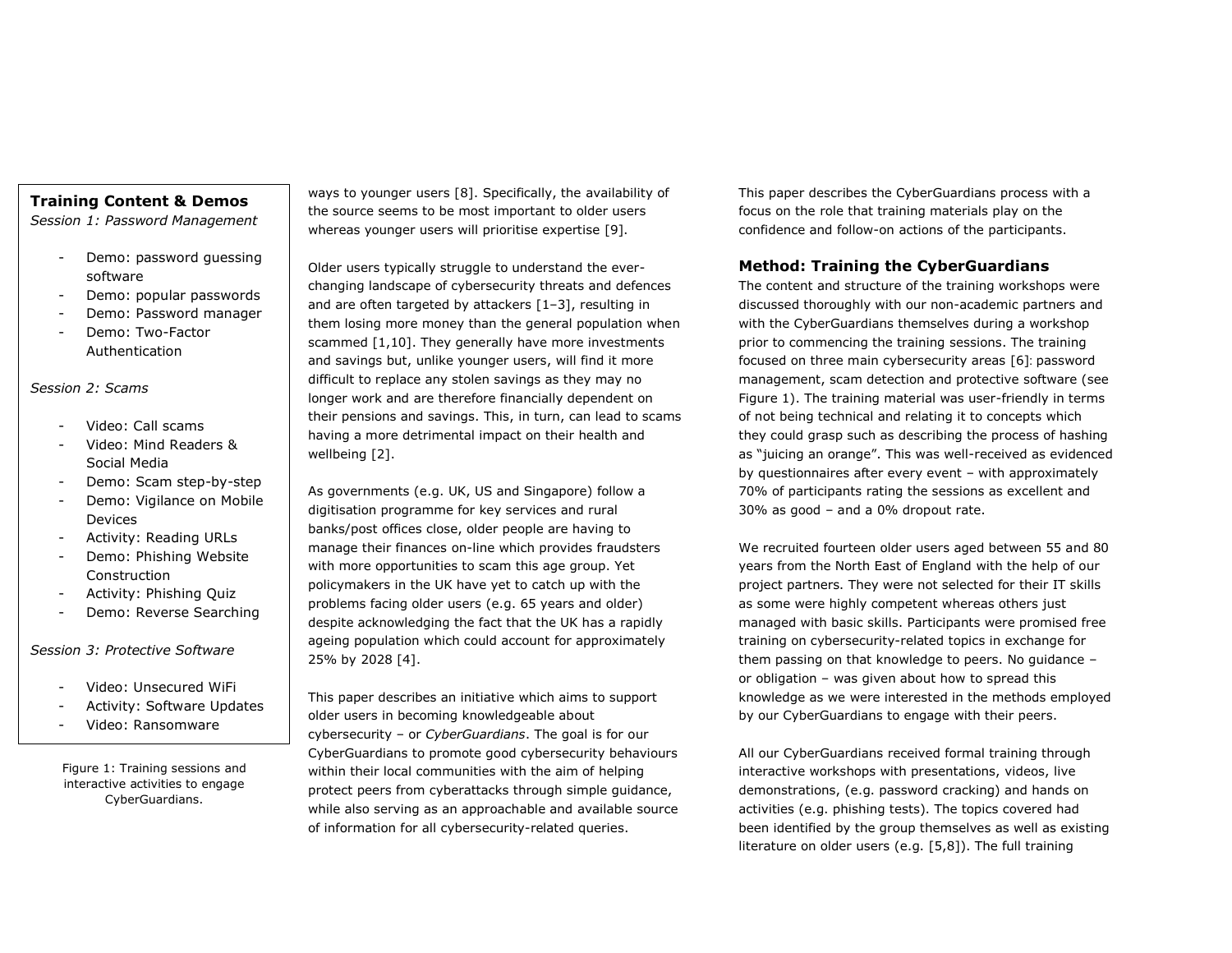| Term                   | <b>Definition</b>                                                                                                                                                                                                                                        |
|------------------------|----------------------------------------------------------------------------------------------------------------------------------------------------------------------------------------------------------------------------------------------------------|
| Authentication         | The act of proving to a system that you<br>are who you say you are (e.g. with<br>knowledge (text password), a token (a<br>card), or a <i>biometric</i> (a fingerprint))                                                                                  |
| Password               | The most common form of<br>authentication. Knowledge-based,<br>meaning it is a secret between you and<br>the computer. Usually text.                                                                                                                     |
| <b>Strong Password</b> | A password that is unlikely to be<br>guessed. Traditionally contains 8 or<br>more characters, uppercase and<br>lowercase letters, numbers and<br>symbols. Completely random. New<br>research (and advice) suggests three<br>random words for most users. |
| Guess a<br>Password    | Most likely done by a computer<br>program (password cracker).                                                                                                                                                                                            |

Figure 2: Part of glossary provided to CyberGuardians during training (session 1). Later used by Jane and Joe as interactive activity with attendees of their training session.

So how do you read a web address? www.bbc.com www.bbc.com/news www.bbc.com/news/education.htm news.bbc.com www.bbc.news.com

One from www.htpp.sky.com.no\_reply.service@inc.co

Figure 3: Training slide modified by Joe.

consisted of three workshops, each lasting three hours and held on university premises.

The live demos (see Figure 1) included showcasing the ease with which commonly used passwords can be guessed using password crackers, how to read URLs, and an interactive quiz on spotting phishing emails to reinforce the main social engineering concepts. There had to be a balance between making them aware of the threats out there in the cyber world whilst encouraging them to be part of that world. Feedback from CyberGuardians emphasised the importance of the demonstrations in helping them understand key cybersecurity advice.

The CyberGuardians were given paper handouts of the presentations as well as digital copies. All training sessions were also video recorded and were made available to the CyberGuardians for watching at a later time if necessary. Glossaries of key terms were provided for all CyberGuardians (see Figure 2).

Following the training sessions, the CyberGuardians returned to their everyday lives armed with new cybersecurity knowledge to disseminate. It is important to note that while CyberGuardians were encouraged to help as many people as they felt comfortable with, they were not forced to carry out any particular activities. The research team kept in touch with Guardians regarding support options and to remind them to keep notes on any of their on duty encounters. This study was approved by our University's Ethics Committee.

## **Findings: Jane and Joe**

The CyberGuardians disseminated their knowledge in a variety of ways, from one-on-one chats with friends to setting up training sessions for groups. The number of

people that the CyberGuardians interacted with varied on a per-person basis, but averaged on 9 people per CyberGuardian after an initial one-month period.

Here, we present a case study of two CyberGuardians, Jane and Joe (not real names) who decided to work together and deliver a session on cybersecurity to a group of peers following their CyberGuardians training. Initially, both Jane and Joe were unsure about attending the CyberGuardians training, but decided that they would attend together in order to *"find out how to better protect [themselves] online"*.

In order to disseminate their cybersecurity knowledge, Jane and Joe decided to replicate the training they received as they had a *"model to work from"* as well as materials (e.g. the original presentation slides and recordings from the training sessions) that they could repurpose (see Figure 3). However, they needed to condense the training from nine hours to two hours, so decided on two topics that *"would appeal"* to their age group: They felt passwords and scams would be useful as passwords are a necessity and scams are becoming more sophisticated.

The modification of the content resulted in some of the demonstrations being removed due to both lack of technical skills to reproduce these and the time taken to run them. However, other activities, such as how to read URLs and guessing the common passwords were kept and enhanced using their own examples to improve the appeal to their age group. The glossaries were also distributed to attendees as were used as interactive prompts. Encouragingly, some advanced content (e.g. password managers and two-factor authentication) was kept for the training sessions, indicating that the CyberGuardians were confident with these newly-introduced gold standard tools.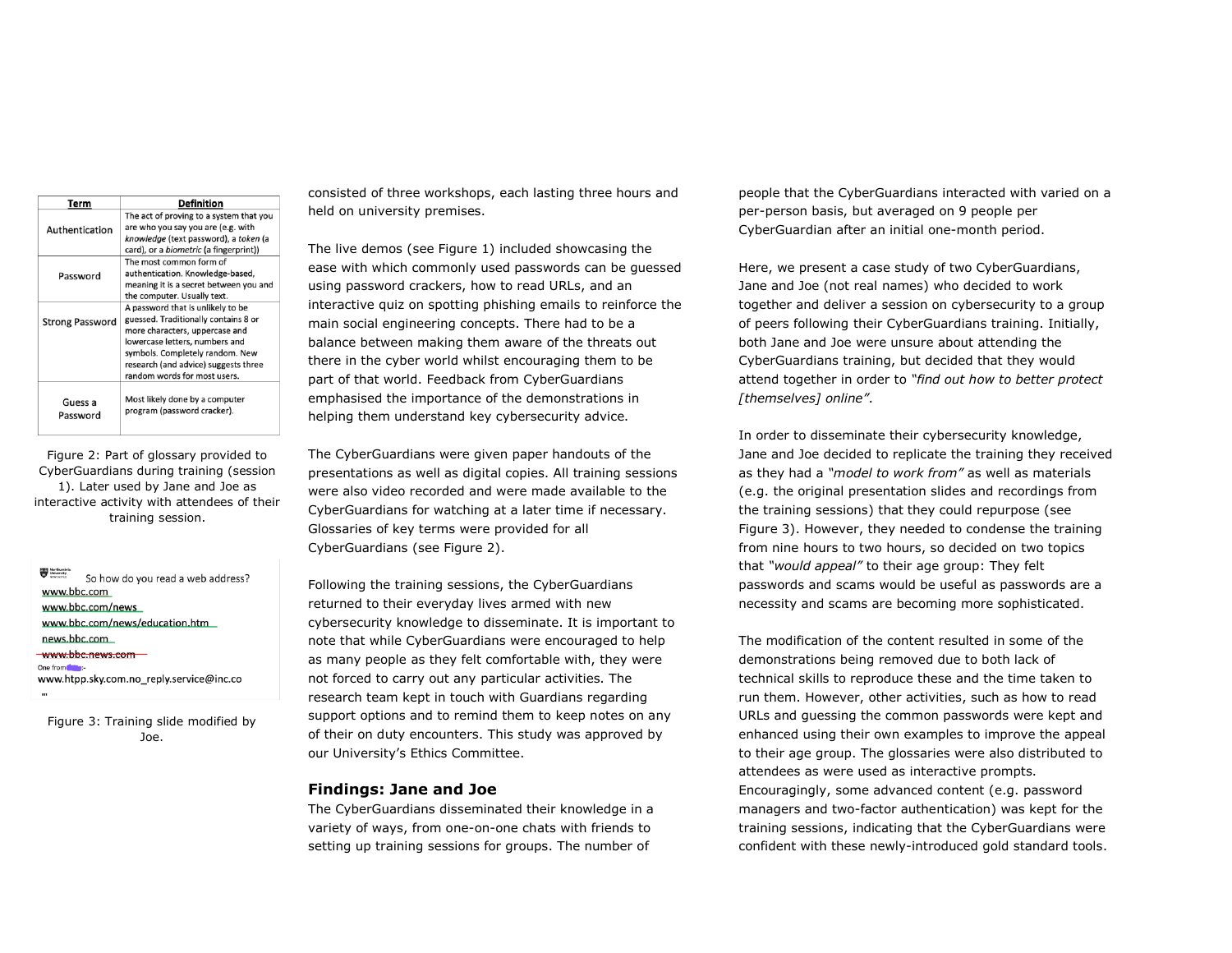Jane and Joe relied solely on the digital copies of the slides and the recorded video sessions to prepare their materials for their training session. They both felt that there was no need to independently source any additional materials.

Eighteen people attended the training session and the feedback, including verbal, from feedback sheets, and later through email was very positive, with 12 attendees intending to (or having already) change their passwords as a result. In fact, one attendee explained that after the training they were able to spot a suspect email and put into practice what they had learned from attending this training event: *"Looking at addresses of emails, for example an email came from the president of an organisation I belong to saying 'I have something for you to do immediately' I looked at the address, I looked at the email, and I thought 'this is not my friend, she would not address me in that manner' and neither was the address at the top the one that you would expect to find. So just double checking the addresses and the content… I really question everything now." (Session Attendee)*

## **Acknowledgements**

This work was funded by the CyberGuardians project through the EPSRC NetworkPlus on Social Justice through the Digital Economy (EP/R044929/1), UK.

We would also like to thank Mike Martin for his continued support and our project partners the University of the Third Age (U3A) Whitley Bay and the Old Low Light Heritage Centre.

Session attendees also commented that Jane and Joe kept reinforcing the phrase, *"If in doubt, leave it out"* which offered good advice when being unsure about an email: The best course of action being to ignore while also easy to remember which is essential for the older generation. Eliciting urgency from users is a key technique used by scammers, thus ensuring that users remain calm is a key strategy for avoiding becoming victims of fraud [7].

Importantly, the CyberGuardians enjoyed the experience and have put plans to continue delivering training sessions to other peers, suggesting that this could be a sustainable model: *"I enjoyed it. It was very satisfying to do the session that we did and get the feedback that we did and I* 

*feel that we have actually done a reasonable job in putting it across. That was good." (Jane)*

## **Implications for Cybersecurity Training**

Jane and Joe's experiences highlight two key aspects to consider when designing cybersecurity training sessions for older users: flexible materials and encouraging teamwork.

The materials provided (including the session videos) were adequate and enabled the CyberGuardians to adapt to their own training style and to tailor them for their audience who they knew well. It is key to support CyberGuardians with flexible materials from the outset that can be adapted to their needs, as other CyberGuardians who have chosen alternative methods of spreading cybersecurity knowledge have not requested additional aids or materials and have instead relied on verbal instruction.

It was also clear from the case study that working with a partner can increase confidence – not just in disseminating information, but also to encourage people to try something 'scary' like attending cybersecurity training. As Joe explained: *"Being a team made the difference to what we were prepared to do"*. This is perhaps an aspect of the recruitment material that can be adapted to encourage citizens to identify partners or groups that they can attend with and later disseminate their knowledge.

Finally, working with non-academic partners familiar with this age group was invaluable for pitching the training sessions at the adequate level and engaging the participants in the first place. However, it is crucial that as academic institutions we do not dictate how citizens disseminate cybersecurity information, but rather that we trust and support them to use their own methods.